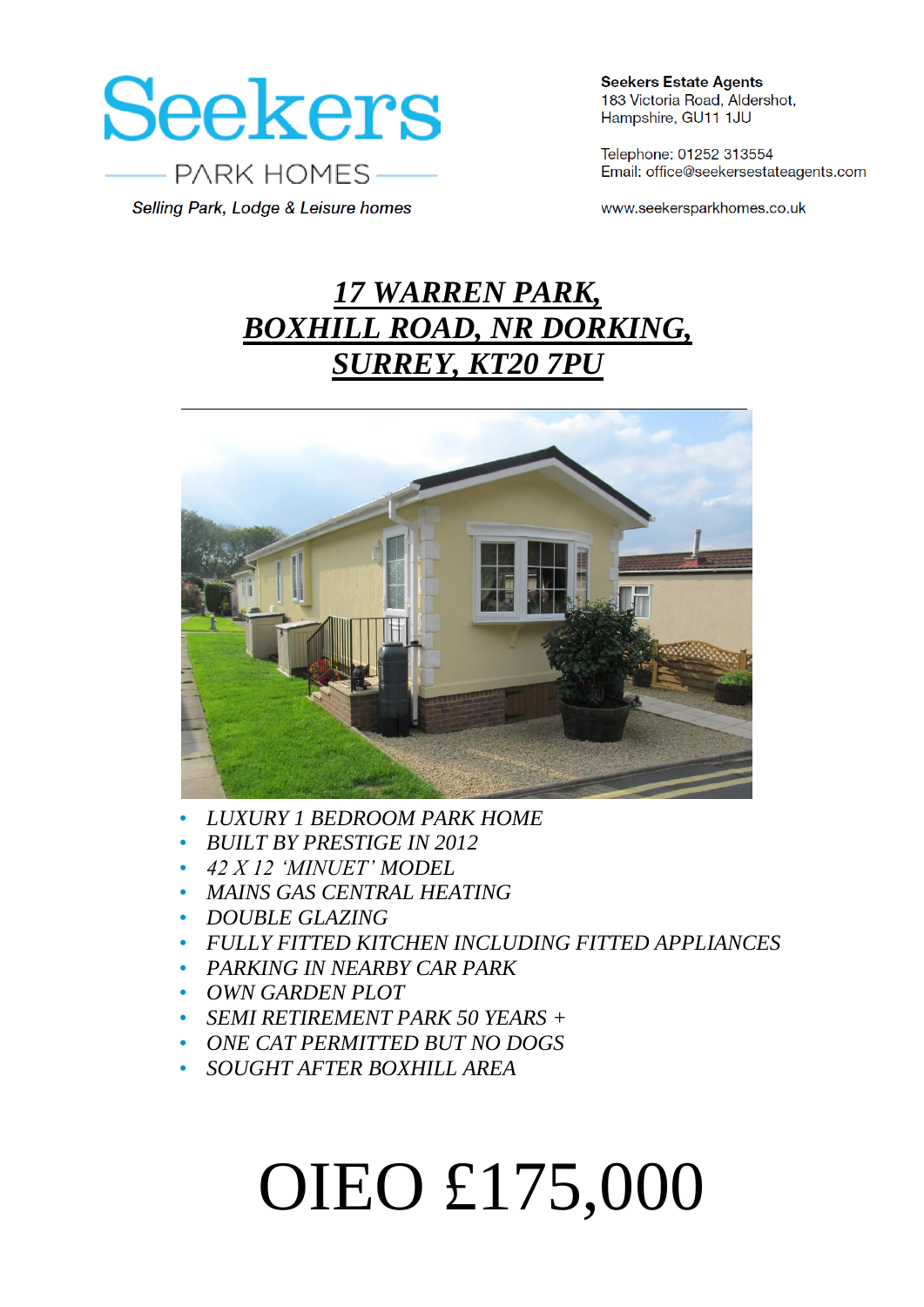#### *17 WARREN PARK, BOXHILL ROAD, NR DORKING, SURREY, KT20 7PU*

### *REF: 5442*

*This luxury 1 bedroom park home comprises:*

| <u>ENTRANCE HALL</u>                    |             | Cupboard                                                                                                                                                                                                                                                                                                                                                         |
|-----------------------------------------|-------------|------------------------------------------------------------------------------------------------------------------------------------------------------------------------------------------------------------------------------------------------------------------------------------------------------------------------------------------------------------------|
| <b>LOUNGE</b>                           | 14'0 X 11'3 | Front aspect, radiator, double glazing, tv point,<br>telephone point, electric flame effect fire with<br>decorative surround                                                                                                                                                                                                                                     |
| <b>KITCHEN/BREAKFAST</b><br><b>ROOM</b> | 11'3 X 10'0 | Fully fitted with a range of laminated eye and base<br>level units, laminated roll top work surfaces, part<br>tiled walls, stainless steel sink, single gas oven with<br>gas hob, cooker hood, wall mounted boiler enclosed<br>in cupboard, integrated w/machine, integrated<br>d/washer, integrated fridge/freezer, breakfast area,<br>radiator, double glazing |
| <b>BEDROOM1</b>                         | 10'10X9'2   | Rear aspect, radiator, double glazing, one single and<br>three double fitted wardrobes                                                                                                                                                                                                                                                                           |
| <b>SHOWER ROOM</b>                      |             | A white suite comprising shower cubicle with<br>plumbed in shower, vanity basin with cupboard<br>underneath, wc, fully tiled walls, radiator, frosted<br>double glazed window                                                                                                                                                                                    |
| <b>PARKING</b>                          |             | Parking in nearby car park                                                                                                                                                                                                                                                                                                                                       |
| <b>PARK STATUS</b>                      |             | Semi Retirement park 50 years +<br>One cat permitted but no dogs                                                                                                                                                                                                                                                                                                 |
| <i><b>GARDEN</b></i>                    |             | Own garden plot with shed & patio                                                                                                                                                                                                                                                                                                                                |



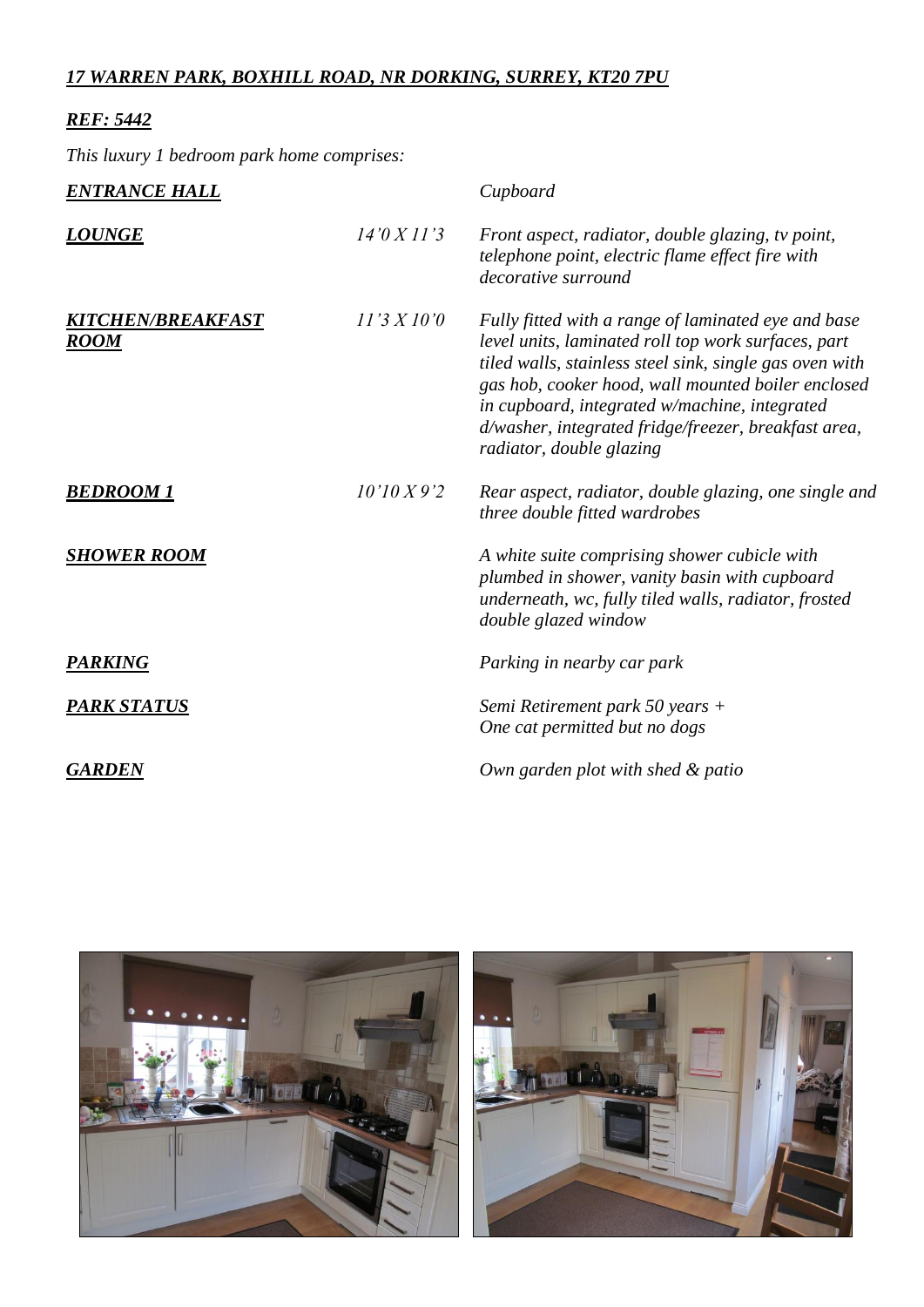









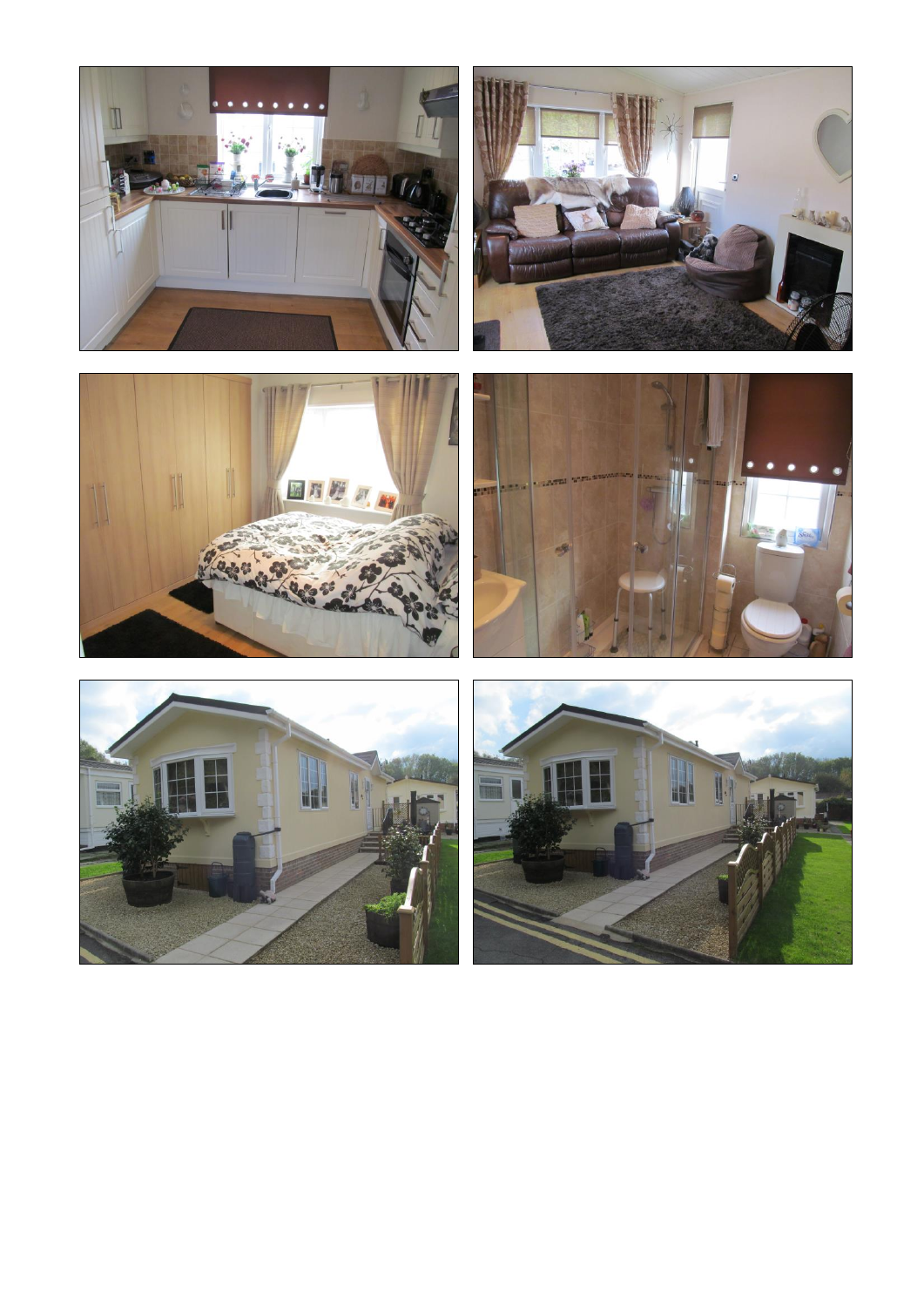